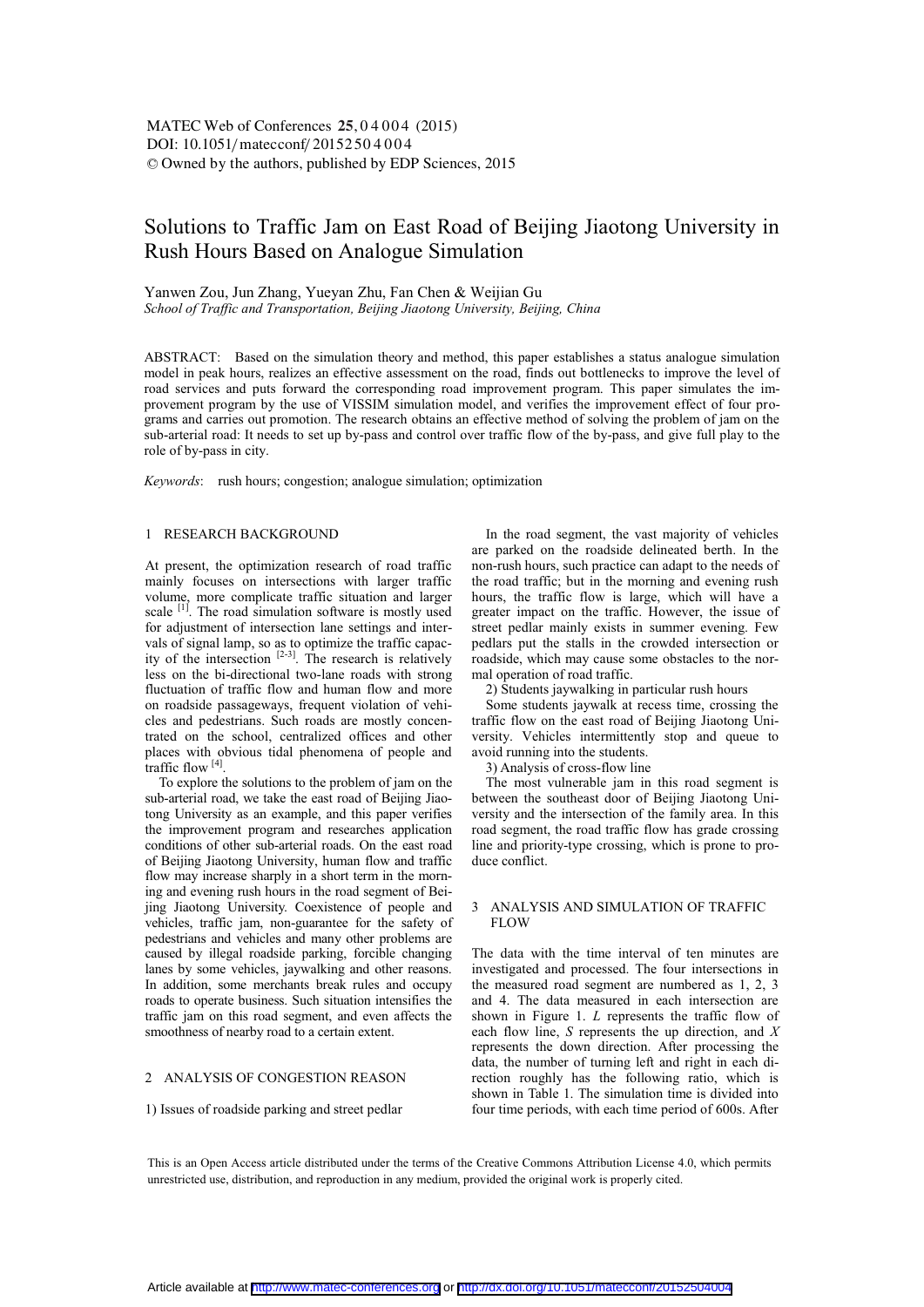### MATEC Web of Conferences



Figure 1. Schematic diagram of traffic flow line

| Table 1. Ratio of turning left and right in each direction (unit: vehicle) |               |              |               |              |            |  |  |
|----------------------------------------------------------------------------|---------------|--------------|---------------|--------------|------------|--|--|
| $L_{X}$ =100                                                               | $L_{IXI}$ =1  | $L_{IX4}=2$  | $L_{IX2}$ =   | $L_{IX3}=1$  | $L_X = 87$ |  |  |
| $LS=100$                                                                   | $L_{IS3} = 1$ | $L_{IS2}$ =0 | $L_{IS4} = 2$ | $L_{ISI}$ =2 | $L_S = 86$ |  |  |

Table 2. Ratio of turning left and right in each direction (unit: vehicle)

| Entrance                        | Vehicle model        | Time period 1 | Time period 2 | Time period 3 | Time period 4 |
|---------------------------------|----------------------|---------------|---------------|---------------|---------------|
| Sidaokou                        | Sedan car            | 91%           | 91%           | 91%           | 90%           |
|                                 | Middle-sized vehicle | $1\%$         | $1\%$         | $1\%$         | $1\%$         |
|                                 | Bus                  | 8%            | 8%            | 8%            | 9%            |
| Baijin                          | Sedan car            | 90%           | 93%           | 88%           | 90%           |
|                                 | Middle-sized vehicle | $1\%$         | $1\%$         | $1\%$         | $1\%$         |
|                                 | <b>Bus</b>           | 9%            | 6%            | $11\%$        | 9%            |
| Academy of Rail-<br>way Science | Sedan car            | 100%          | 100%          | 100%          | 100%          |
| Southeast door                  | Sedan car            | 100%          | 95%           | 95%           | 96%           |
|                                 | Bus                  |               | $5\%$         | $5\%$         | 4%            |
| School                          | Sedan car            | $100\%$       | 97%           | 96%           | $100\%$       |
|                                 | Bus                  |               | 3%            | 4%            | ۰             |
| East door                       | Sedan car            | 95%           | 95%           | 95%           | 95%           |
|                                 | <b>Bus</b>           | $5\%$         | $5\%$         | $5\%$         | $5\%$         |

processing of data, the ratio of output vehicles in each intersection in each time period is shown in Table 2.

According to the preliminary analysis and summary of driving mode of the road motor vehicles, this paper carries out simulation analysis of driving status in the measured road segment of the east road of Beijing Jiaotong University by the use of VISSIM analogue simulation software, and finds out that the access lines of motor vehicles in the area of east door and southeast door of Beijing Jiaotong University and opposite intersection of school have many intersections, which are not conducive to the smooth traffic flow. Such segment is the most congested road in this research.

# 4 IMPROVEMENT PROGRAM

#### 4.1 *Auxiliary road increased in campus*

Program 1 proposes to establish a new channel be-

tween the car wash room of Beijing Jiaotong University and school infirmary, and to transform the southeast door into a one-way vehicle entrance and the east door into a one-way vehicle exit. The program can achieve linking with roads in campus, simplify the function of each entrance and exit, and reduce intersections of traffic flow line, so as to reduce waiting and standing time of vehicles and facilitate the vehicle traffic. The comparison between the flow line intersection status of the selected road segment and the auxiliary road increased is shown in Figure 2.

After renovation of program 1, the flow line intersections are decreased from the original 28 points to 16 points, with a decreasing number of 12. Moreover, in the dense areas of flow line intersections, that is, in a small area of southeast door and intersection of the school, the flow line intersections are decreased from the original 16 points to 11points. Various factors considered by the drivers in the decision-making process of turning decrease, so it accelerates vehicle traf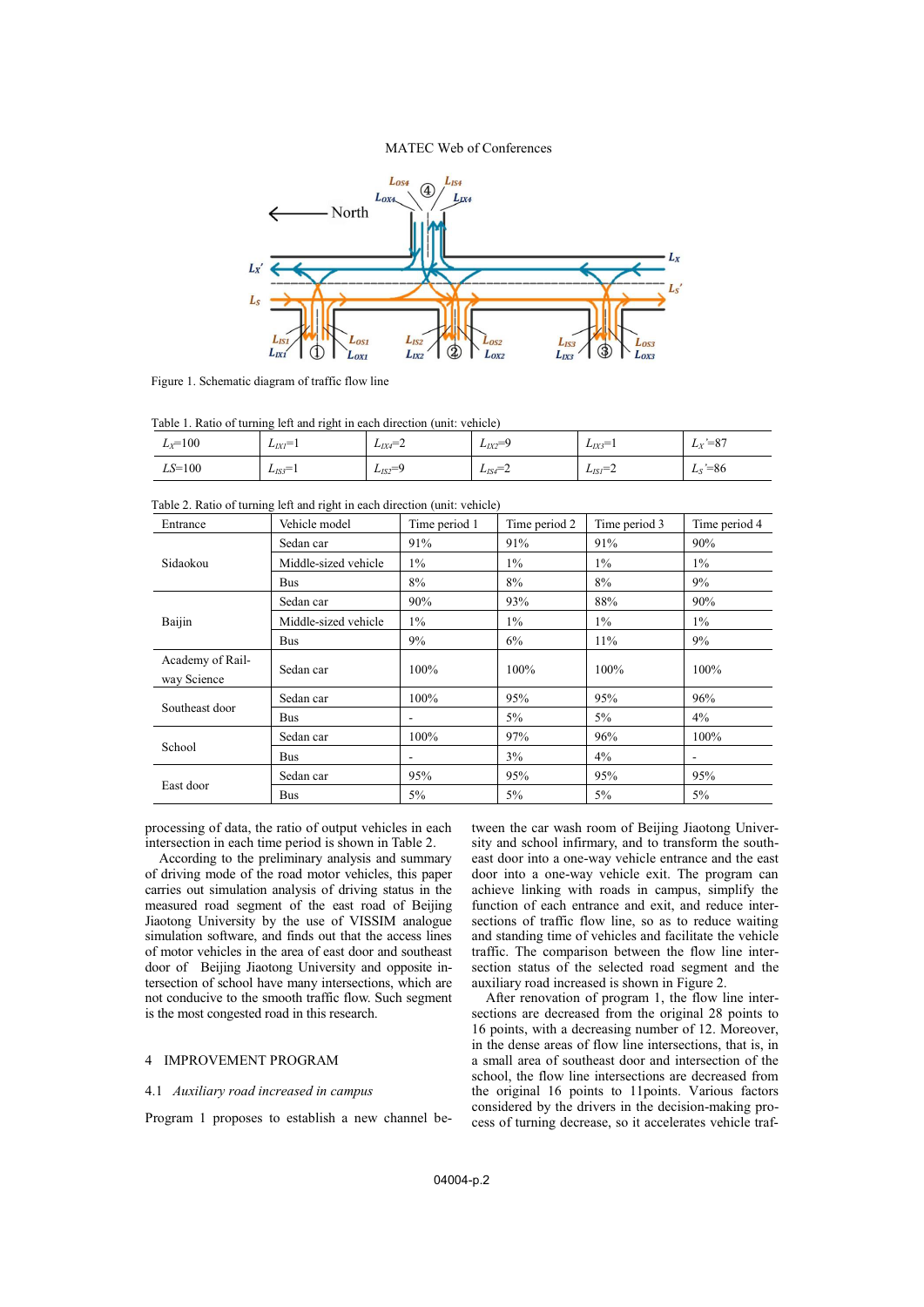EMME 2015



Figure 2. Schematic diagram of flow line intersection of the auxiliary road increased

fic in this region and reduces bottleneck burden. However, to increase roads in campus spends much money and involves in demolition and other issues, which requires cautious choice.

#### 4.2 *Reconstruction of original road lane*

The program 2 strictly regulates illegal roadside parking behavior, clears roads, redistributes the structure of road lanes, and transforms part of original two-lane roads into three-lane roads.

The east door of Beijing Jiaotong University is closer to the southeast door, and the southeast door is small. Relatively speaking, the use degree of two entrances is different. The east door is almost vacant, and the southeast door is prone to be jam in the morning and evening rush hours. In addition, the road congestion is mainly concentrated on one side near Beijing Jiaotong University. Therefore, the side which is closer to Beijing Jiaotong University is considered to be divided into two lanes. It increases the conflict points to some extent, but the advantage is to increase the lanes and the vehicle traffic capacity in the region, and it also reduces the impact of vehicles turning a corner on the vehicles going straight, and accelerates the speed of vehicle traffic.

The measure of the whole program only involves in road reconstruction, with small work amount. It basically does not involve in the interests of others. The program 1 has a higher feasibility and it is economical. The improved traffic flow lines are shown in Figure 3:



Figure 3. Schematic diagram of flow line intersections after increasing lanes

#### 4.3 *Signal lamp timing of changing the selected road segment*

The investigation shows that the phase position of the

traffic lights in front of the family area and the traffic lights in Baijin intersection fails to interact in the time, causing that the traffic flow going straight on the east road of Beijing Jiaotong University produces a greater impact on the traffic flow entered from the entrance and exit of the school. In the case of continuous traffic flow going straight, the vehicles entered from other entrances into the east road of Beijing Jiaotong University requires to wait for a long time.

As shown in Figure 4, if the timing of traffic lights and setting of phase position are improved, there is no traffic flow going straight in the area from the school to Yifu door (in the green area of Figure 5) within a certain time, so as to provide enough turnaround time and space for vehicles in each entrance and exit, and relieve jams as much as possible under the premise of reducing traffic flow going straight.



Figure 4. Idea diagram of program 4



Figure 5. Schematic diagram of jam

However, after the actual simulation, we may find that after the adjustment of timing of traffic lights and change of phase position on both sides, there is no significant improvement on jam. Through the analysis, due to the difference in the number of entrance and exit on the east side and west side of east road of Beijing Jiaotong University and a big gap in the traffic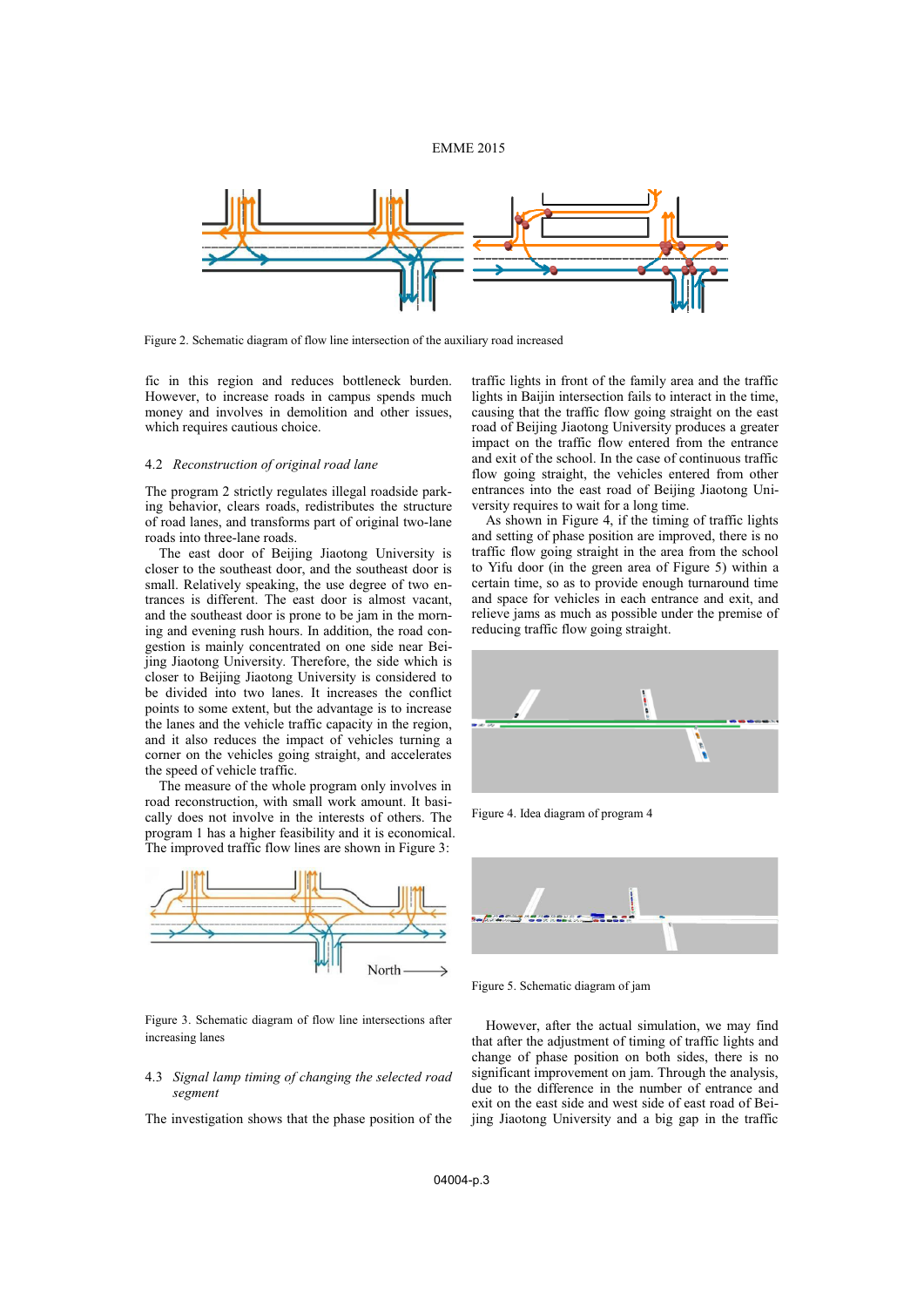flow, the time for vehicles to pass through this area has a larger randomness, resulting in difficulty in formation of expected vehicle-free area only through the change of timing of traffic lights and change of phase position, as shown in Figure 5.

#### 4.4 *Comparative analysis of optimization program and status simulated data*

#### 1) Comparison of travel time

The travel time is overall for vehicles to pass through the road segment, which is closely related with the road traffic situation. Through the transformation, the travel time is mostly reduced, and the optimization program has a good effect on improving the travel time.

In the program 1, the travel time from Baijin to Sidaokou, from east door to Sidaokou, from southeast door to Sidaokou, and from Baijin to southeast door has a greater reduction. Therefore, in the program 1, the methods of increasing road segments and stipulating driving direction will reduce and transfer the intersections. Such program is effective.

In the program 2, the travel time from Sidaokou to Baijin and from school to Baijin does not have any change. It indicates that the program 2 does not improve nor increase the lane direction. For the increasing lane direction, the program 2 dismantles and disperses the flow line intersections gathered in the lane, so that the traffic situation from Baijin to Sidaokou, from southeast door to Sidaokou, and from Baijin to southeast door has significant improvement.

2) Comparison of delay time

The delay time is greater than the time of smooth passing produced by the impact of a variety of factors during driving, which directly reflects the smooth degree of road. Through adjustment of optimization program, the delay time is reduced. In the program 1, the decrease extent is up to 87.1%; in the program 2, the decrease extent is up to 75.6%. But in the direction from Sidaokou to Baijin, due to the increasing traffic flow, the delay time produced has a slight increase. In the status simulation, the level of time delay is high. Such situation is particularly obvious on the direction from east door to Sidaokou and from southeast door to Sidaokou. Therefore, the situation of the status traffic road is worse.

The program 1 can reduce delay time and optimize road conditions, so as to drive vehicle smoothly and greatly reduce start-stop. The program 2 can also reduce delay time, but the decrease degree from the east door to Sidaokou is small. Therefore, after increasing two lanes along up direction, one flow line intersection starting from the east door, passing through the up lane and arriving at the opposite lane is changed into two intersections, resulting in the decrease in smoothness of driving vehicle and high delay.

3) Comparison of the percentage of delay time to travel time

The percentage of delay time to travel time represents the proportion of delay time in driving. In the assessment of road smoothness, a low percentage of delay time to travel time represents a relatively smooth road. For the program 1, the percentage of delay time along the direction from Baijin to Sidaokou has an obvious decrease, that is, the road smoothness degree of the direction from Baijin to Sidaokou has a larger improvement than that before the optimization; for the program 2, through increasing the road segments, the road smoothness degree can greatly increase, thus reducing the percentage of status. Compared with the program 1, the decrease degree is small.

4) Comparison of occupancy and number of passing vehicles

The program 1 and program 2 have road segments transformed, so the comparative analysis is given to the data corresponding to the original road segment and the data corresponding to the status in the program 1 and the program 2.

As shown in Figure 6, in the program 1, the number of passing vehicles in the location of Number 1, 2, 5, 6, 7 and 8 is greater than the status. Meanwhile, from the broken line in Figure 7, the occupancy in the program 1 is greater than the status in the location of Number 6. Therefore, through optimization by the program 1, the number of passing vehicles increases, while the occupancy decreases. More vehicles can pass thorough the road section in the same time period.

In the optimization program 2, the number of passing vehicles in the location of Numbers 1 and 2 greatly increases. In the location of Number 2, the occupancy sharply increases, which indicates that the location of Number 2 is more congested. In the location of Number 3, the number of passing vehicles decreases. It maybe because the lane along the direction from Sidaokou to Baijin increases after increasing the lane and the vehicle passing capacity greatly improves, causing the passing capacity of one lane to decrease, which is consistent with the fact.

5) Comparison of average queue length

The queue length reflects the service level of the selected road segment to a certain extent. The longer the queue length is, the lower the service level is. Figure 8 and further analysis of the data of queue length show that, for the program 1, the average queue length of all other measuring points greatly decreases except for the measuring point 3 with the maximum reduction amount of 100% and an average reduction of 88.04%, indicating that through optimization of program 1, the service level of the selected road greatly increases; for the program 2, except for the measuring points 4 and 5, the average queue length of all other measuring points also greatly decreases with the maximum reduction amount of 74.65% and an average reduction of 50.50%, indicating that through optimization of program 2, the service level of the selected road also greatly increases.

Through the above analysis, the program 1 and program 2 have certain optimization effects, that is, the improvement of road service level. However, viewing from the number and level of optimization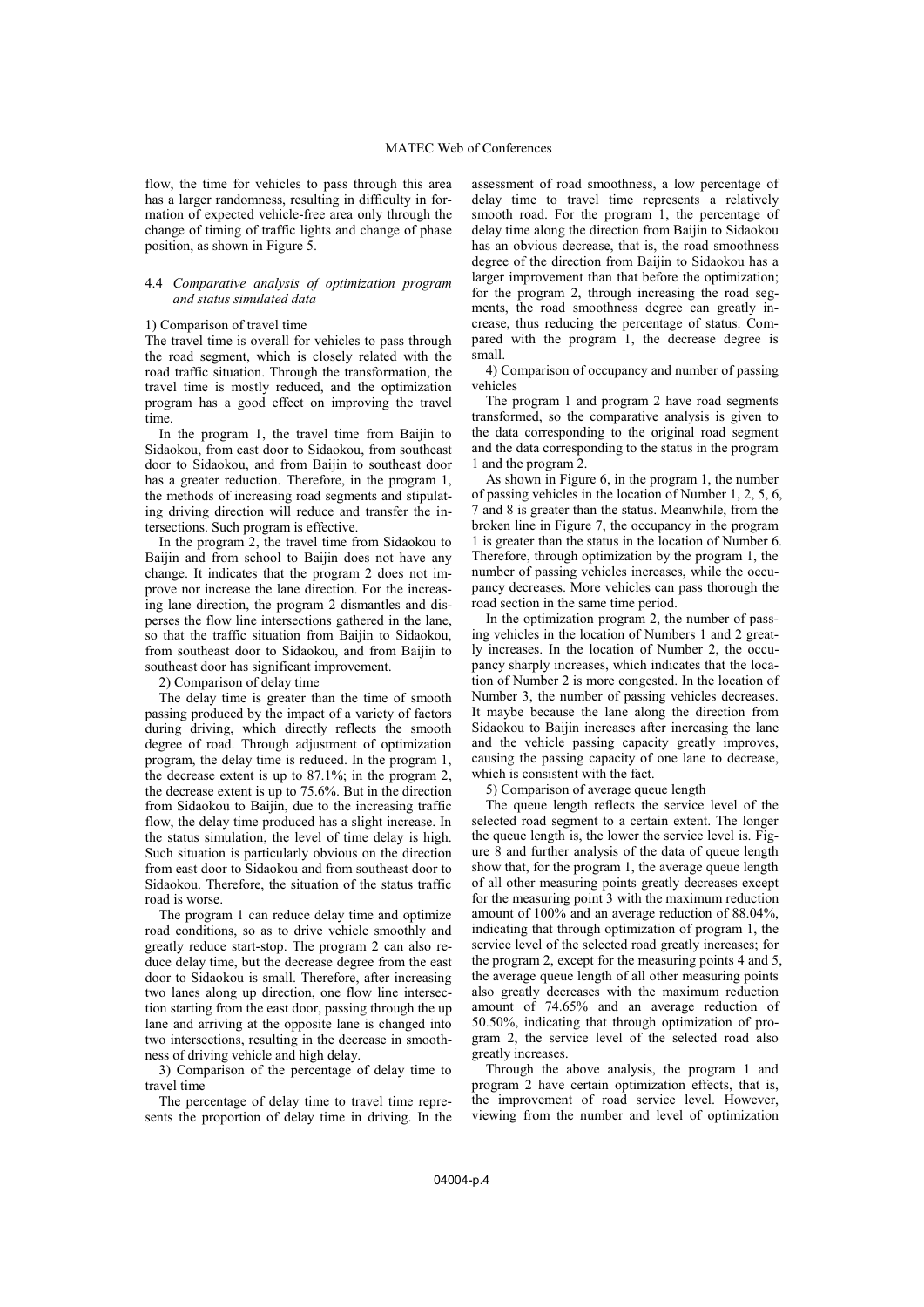# EMME 2015



Figure 6. Schematic diagram of check point labeling in status simulation data



Figure 7. Comparison chart of occupancy and number of vehicles access



Figure 8. Distribution diagram of check point in average queue length

through data comparison, the program 1 is better than the program 2.

# 5 CONCLUSION

# 5.1 *Solutions to optimization of east road of Beijing Jiaotong University*

Through analogue simulation and data analysis of several optimization programs in Chapter IV, the improvement effect of program 1 and program 2 is more prominent. Next, the comparative analysis focuses on the program 1 and the program 2, which is shown in Table 3.

In summary, the program 1 is selected to repair roads in campus and fix the directions of entrance and exit, so as to achieve the purpose of relieving traffic jams.

#### 5.2 *Promotion of optimization model*

The problems of traffic jam on east road of Beijing Jiaotong University have a certain representative in essence. The features of such road are summarized as follows:

1) Connect with main trunk road, which is close to large-scale public places with a large traffic volume, such as hotels, business centers and so on;

2) Connect with main trunk road with heavy jam in